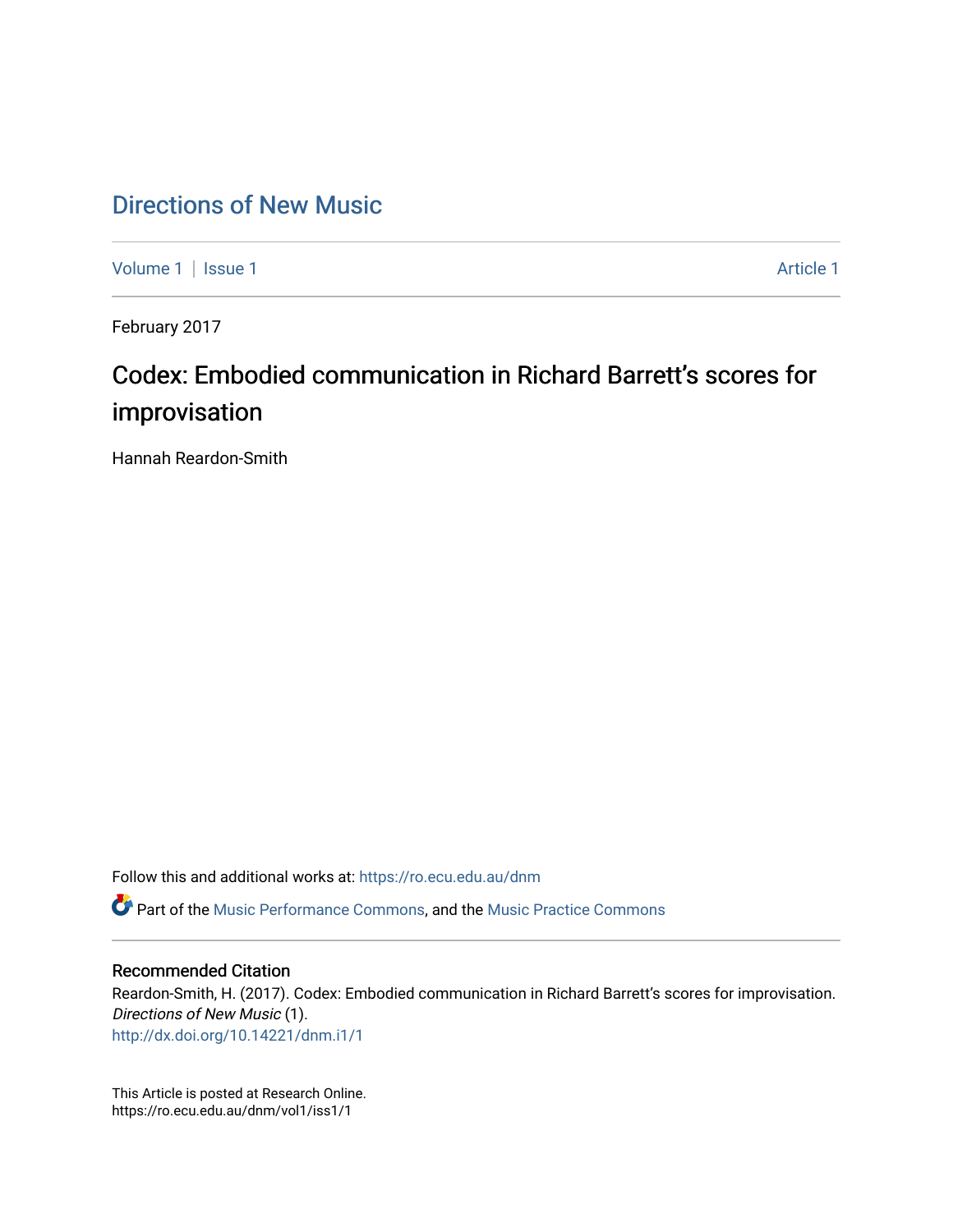# Codex: Embodied communication in Richard Barrett's scores for improvisation

## Abstract

This paper examines the process of preparing Barrett's codex V (2007) and codex XV (2015) and their performance on Saturday 18 June, 2016, as part of the Ghent Advanced Master in Contemporary Performance Practice (ManaMa) academy examinations in Brussels, Belgium. This project involved the development of deep collaborative relationships with a number of other performers, the study and interpretation of alternative notational practices, and the invention of a variety of ad hoc solutions to issues of coordination and ensemble unity, with a particular focus on clear physical communication. Reflections on my own process of preparation and rehearsal are supplemented by content from a series of interviews with leading performerimprovisers, many of whom are longterm collaborators with Barrett. These are: Richard Barrett himself, Milana Zarić, Arne Deforce, Sylvia Hinz, and Daryl Buckley. This investigation highlights the variety of strategies employed by improvisers while working within these composed structures. It also asks several questions about the performer's body in the space of a structured improvisation, including: What is different about the bodily experience of improvisation as compared to ensemble performance of fully notated scores? How is the body a key tool for musical communication when decisions are being made moment-to-moment? And finally, in what ways do the musicians' physical communications develop as they progress through the stages of learning a codex score?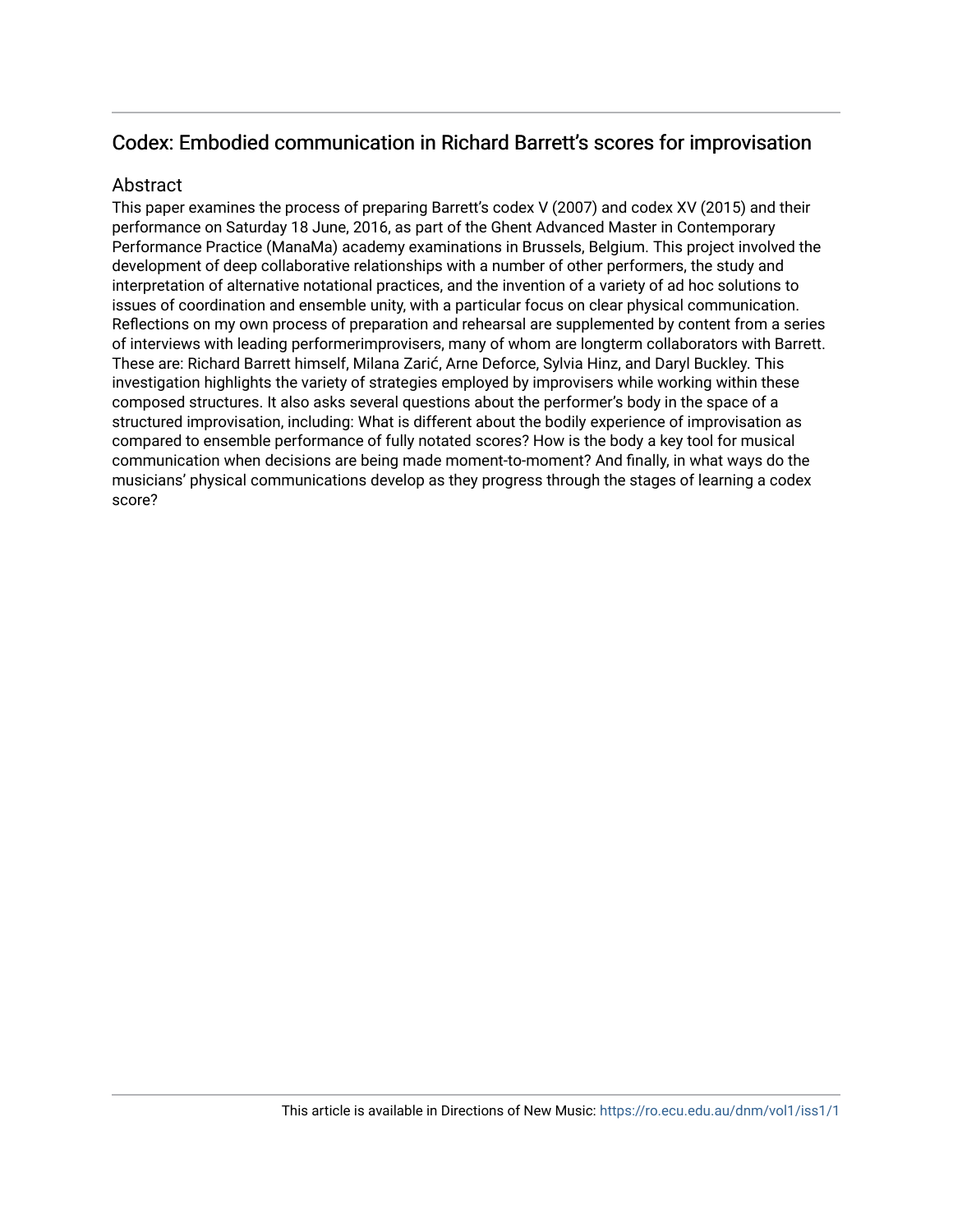# **Codex: Embodied communication in Richard Barrett's scores for improvisation**

# **Hannah Reardon-Smith**

On Saturday 18 June, 2016, I led a public performance as part of the SMOG concert series at the Projection Room in Ixelles, Brussels. Along with my fellow students in the Advanced Masters contemporary music program<sup>1</sup> through the University College Ghent and some external colleagues, we presented two of Richard Barrett's *codex* pieces  $-V$  and  $XY$  – alongside works by Rebecca Saunders, Sarah Nemtsov, and Hanna Kölbel. To play these works, a preparation period of some months involving a core team of players was followed by an intensive two days of full-ensemble rehearsal ahead of the performance. This paper documents this process and my reflections on it. I also conducted interviews with Barrett and a number of his close colleagues – harpist Milana Zarić (Serbia), cellist Arne Deforce (Belgium), recorder player Sylvia Hinz (Germany), and guitarist Daryl Buckley (Australia) – and some of their observations have also made it into this paper. $<sup>2</sup>$ </sup>

Composer Richard Barrett has long pursued what he refers to as "two almost mutually exclusive activities: writing music on paper and performing improvisation" (Barrett and Zarić, 2016). His notated compositions are detailed, complex works, exploring extended technical abilities of acoustic instruments, often interwoven with live electronics. Rhythmic and textural complexity is a common component. But building complexity has also been the prevailing goal in his improvised work, particularly in his long-time electronics duo with Paul Obermayer, FURT. This work, says Barrett, "is really neither free improvisation nor composition, but some very twisted hybrid between the two" (ibid.). So, while Barrett often explores composition and improvisation completely separately, it is one of his fundamental beliefs that there is an underlying unity between the two domains. In his article *Notation as liberation,* he states: "I don't oppose composition and improvisation: instead, I view improvisation as a *method* of composition, one which is characterised by spontaneous musical actions and reactions" (Barrett, 2014, pp. 61-62, emphasis in original).

<sup>1</sup> Also known as "ManaMa": master after master, an academy under instruction by the musicians of Belgian new music ensemble ICTUS.

<sup>2</sup> This paper is a somewhat adapted and abbreviated version of the thesis submitted as part of my Advanced Masters degree, which also includes full transcripts of the interviews and a more in depth exploration of Barrett's music in relation to other composers of scores for improvisation. For a copy of this thesis, please contact the author.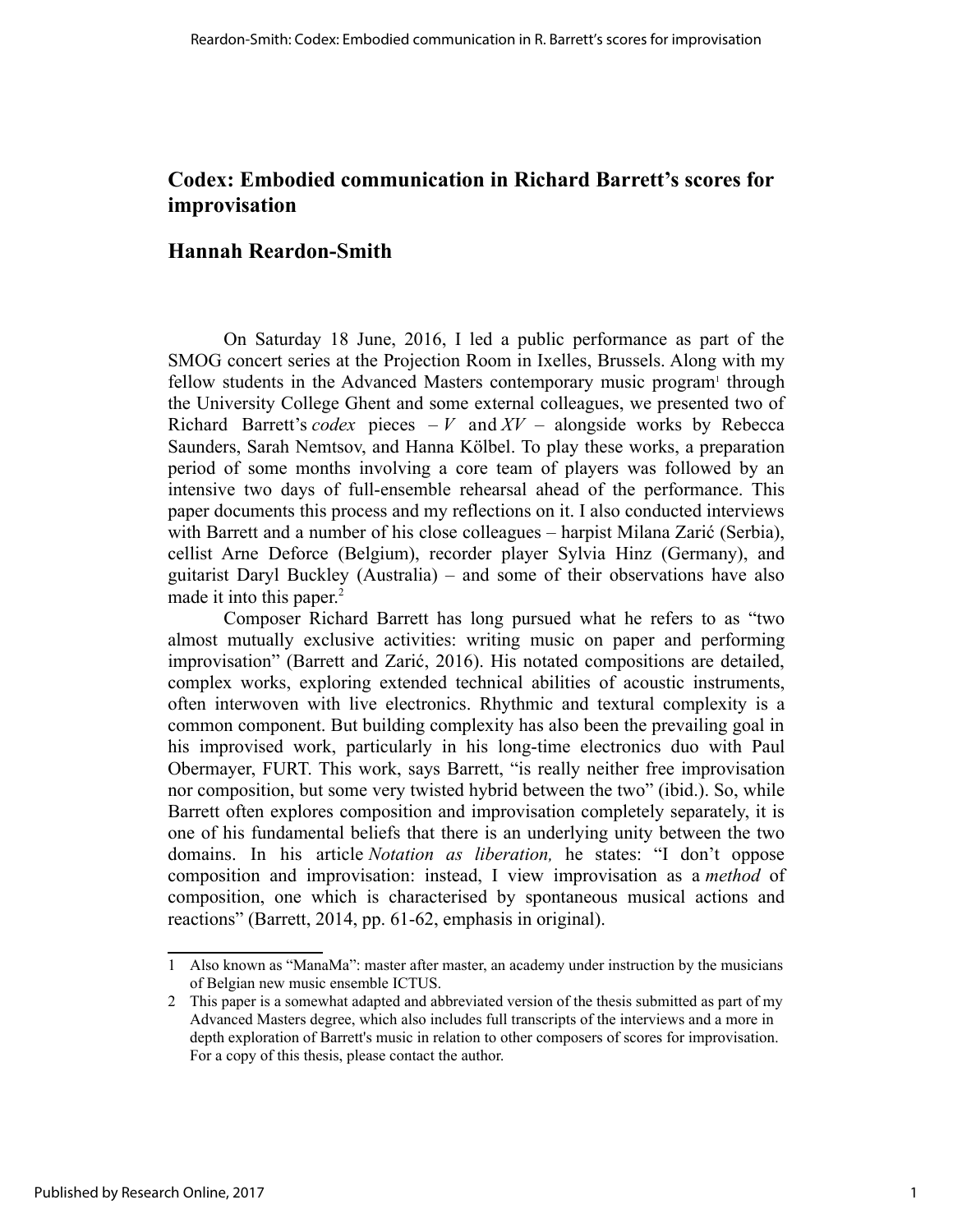For many classically-trained musicians, improvising presents unique challenges. For the most part improvisation does not form a part of our training, nor have a great many of us studied composition, in some ways the close cousin of improvisation, in any real detail. However, it is also the case that performers of contemporary Western art music are required to develop creative skills that go beyond the usual requirements and training of the 21st century classical musician, whether that is deciphering an unusual notation, exploring different ways to make sound on their instrument, learning complex polyrhythms, or even leaving their instrument behind and being asked to reach into the realms of theatre or dance. While undirected free improvisation might still be a stretch for many classicallytrained performers, scores such as *codex* can perhaps allow players to engage with a composer in a way for which they are well prepared, while also giving them the opportunity to explore and extend their own creative potential through periods of complete freedom from the page. For those who have undergone classical training, whether performers or composers, stepping from the relative comfort of established practices into this realm of mutated roles and responsibilities provides new and exciting possibilities.

In his *codex* scores, Richard Barrett takes improvisation as a starting point for composition. Creative performer contributions form an important structural component, as he stated in an interview with me:

For me free improvisation is the fundamental matrix on which the structure is built. The score isn't intended as a series of boxes of various sizes and shapes and colours into which musical content needs to be poured, but to focus people's attention in various ways so as to encourage them to do things in an improvisation that they wouldn't normally do in their own work. (Barrett and Zarić, 2016)

This kind of inherent recognition of the potential of performer input is also appearing in contemporary music by composers such as Natacha Diels (U.S.) and Jennifer Walsh (Ireland). Walsh, in her brief essay *The New Discipline* (2016), notes that: "Perhaps we are finally willing to accept that the bodies playing the music are part of the music, that they're present, they're valid and they inform our listening whether subconsciously or consciously. That it's not too late for us to have bodies." This explicit disruption of the classical music hierarchy of composer as creator and performer as executor led me to a number of questions about those bodies on stage, that I found myself exploring throughout the process of preparing *codex V* and *XV* for performance in Brussels: What is different about the bodily experience of improvisation as compared to ensemble performance of fully notated scores? How is the body a key tool for musical communication when decisions are being made moment-to-moment? And in what ways do the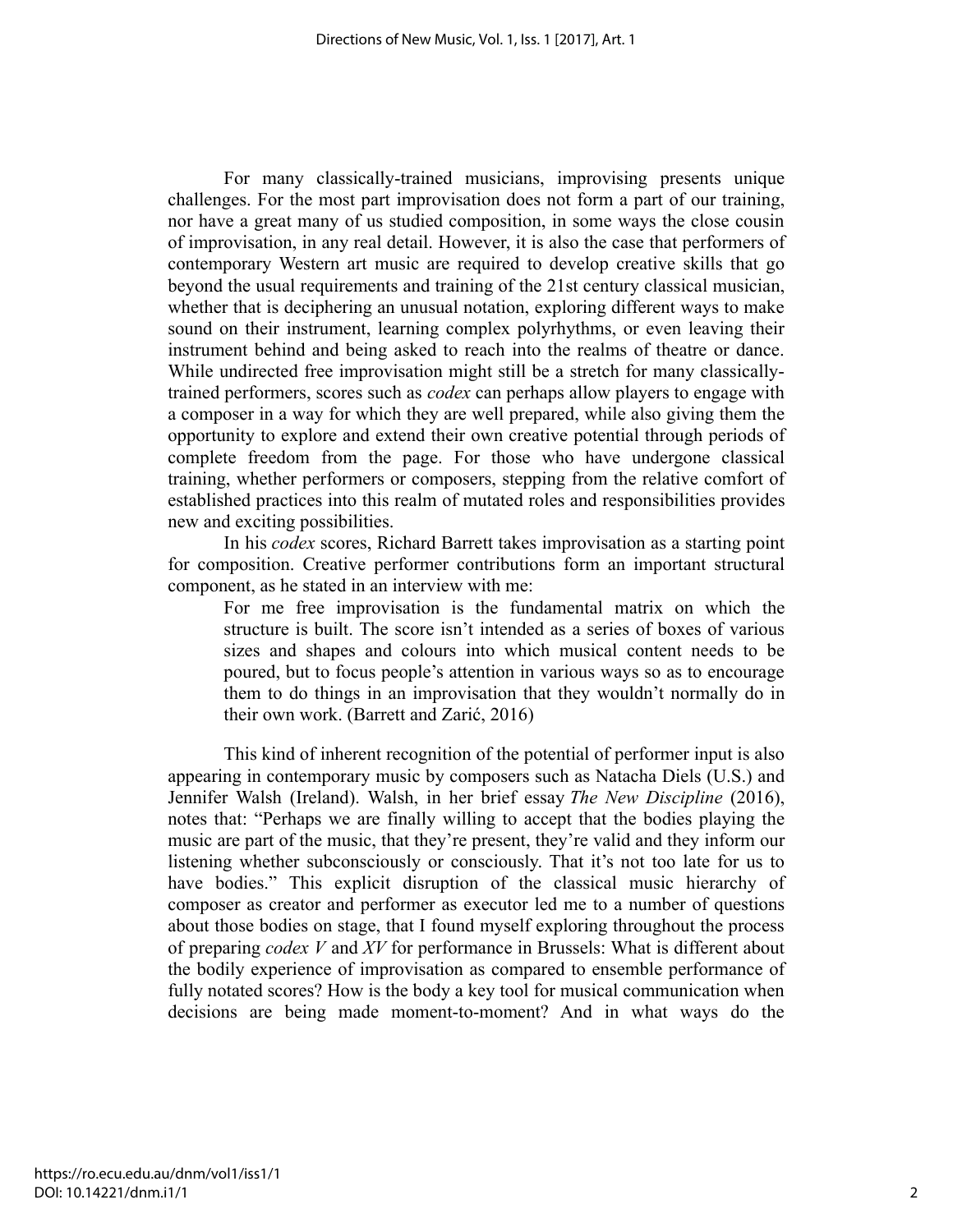musicians' physical communications develop as they progress through the stages of learning a *codex* score?

## **Preparation stage**

Our preparation for the SMOG performance began in March. A group of six of the final twelve musicians met most Fridays at the ICTUS studios or in my living room for two hour-long workshop sessions. In this time, we went through the scores, ensuring everyone fully understood the "game rules", assigning the full list of performers into groups and roles, and improvising together. These six became the core team, who took leading roles in each group and provided a knowledge hub to which the other musicians could direct questions.

These core members were: myself and three of my ManaMa colleagues – cellist Hanna Kölbel (Germany), pianist Carlo Prampolini (Italy), and flutist Sara Baldini (Italy) – along with Brussels based musicians Tom Jackson (England) on clarinet, and Susanna Hood (Canada), a vocalist and dancer completing postgraduate training at the Rosas dance company academy (P.A.R.T.S. Research Cycle). While all accomplished performers, these players ranged widely in terms of improvisation experience, from virtual beginners (Carlo Prampolini and Sara Baldini) to improvisation specialists (Tom Jackson and Susanna Hood).

Our Friday sessions involved many little experiments to develop our ensemble rapport and comfort with group improvisation. For the sake of brevity, I will give just one example: our process toward becoming comfortable with silences. I noticed in one of the first sessions with just Carlo and Sara that we tended to let the energy drop at points when we "ran out of ideas", and then one or more of us would panic a little and introduce a new or old sound, but without a proper feel for the context. I suggested that we consciously include periods of silence in an improvised session – for instance in a ten-minute improvisation containing at least three silences. The silences should arrive naturally, but when we became aware of them we should hold them, consciously making them a coherent part of the musical progression.

At first our periods of silence were still quite short, reflecting our discomfort. Even in composed modern music I often notice that performers (myself included) are not really sure what to do with themselves during silences. Staying still, instrument in position, definitely helps to confirm that the work is not ending, but the body language that keeps the silence within the character of the piece is much more subtle and takes careful consideration. It is the same in improvisation, except that you are holding the silence in a state of openness – anticipation without expectation. A silence is laced with electric possibility. One person may suddenly take full control by deciding that the piece is here ended, or restarting gradually or abruptly, with call-backs to earlier material or something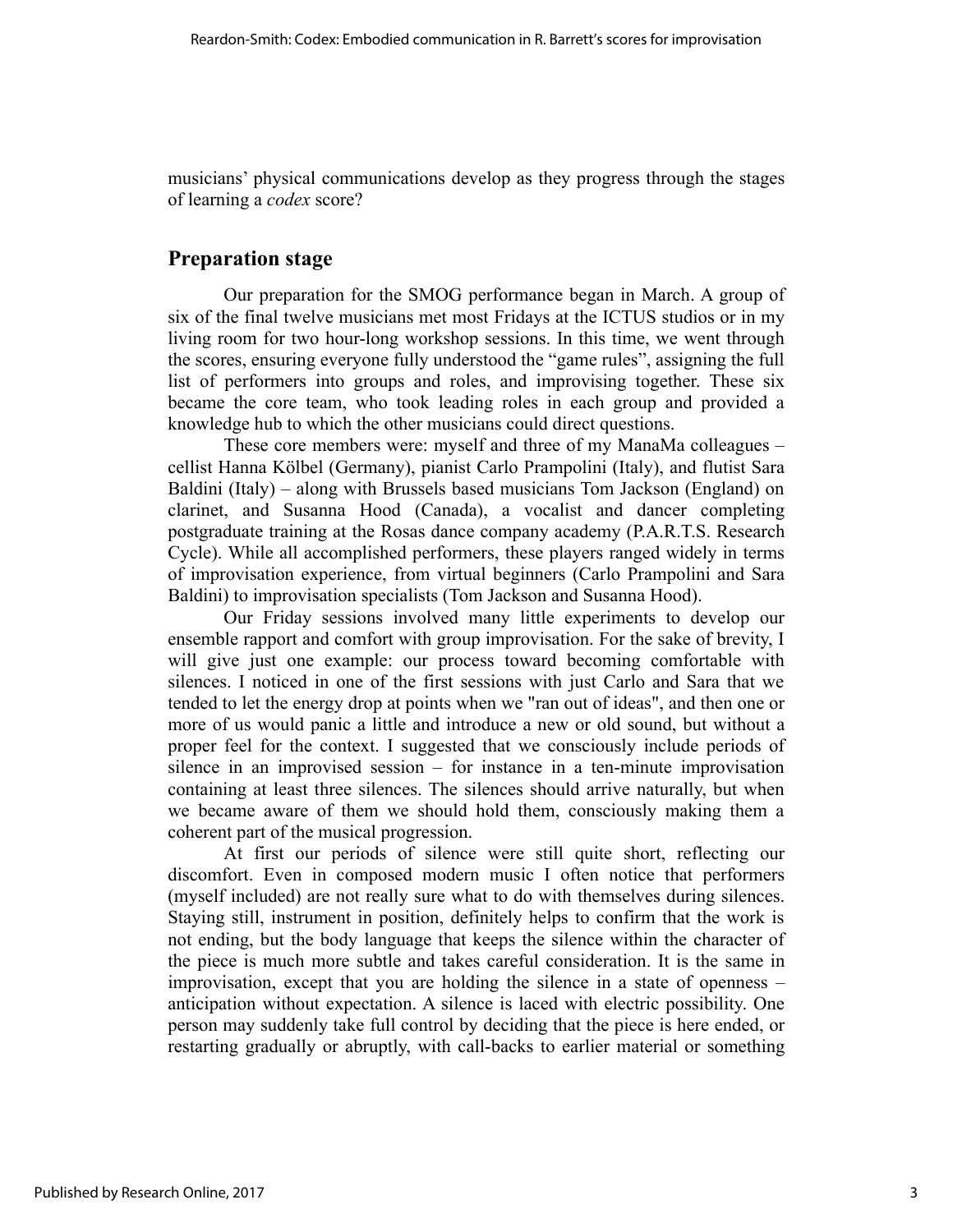completely new. Or – sometimes by happy coincidence, though often via barelyperceptible physical cues that the performers themselves may not be fully conscious of – two or more musicians might express a spontaneous musical agreement. Our little exercise led to us rapidly gaining an appreciation of these potent moments, and we no longer hurried to fill in the gaps, and nor did we let the energy collapse.

#### *codex V*

*codex V* (2007) was commissioned by Contemporary Music for All (CoMA), a UK-based organisation open to musicians of all ability levels for participation in contemporary music performance. A principal that Barrett attempted to bear in mind when writing this piece was that "professional performers of it would not be placed at any particular advantage (or disadvantage) relative to amateurs" (2016, p. 15).

For *codex V* the twelve or more musicians (exactly twelve in our case) are split into three groups of equal size with mixed instrumentation in terms of type and register. The score is structured around a continuous single line of melody. Three tracks appear beneath this line, one per group, each containing fifteen "events" – that is, a box of instructions with starting and ending points indicated in relation to the melodic thread (see Figure 1, below). The melody is played by at least one group at any one point, although in several cases it is warped almost beyond recognition – this is indicated in the score by an encircled capital "M". Therefore, it is possible to perform the work without conductor, and this melodic continuity becomes the reference point for all players.

This melodic line is constructed in such a way that it gradually contracts in on itself, then expands outwards in an almost mirrored rhythmic form. At the climactic halfway point from measure 80, the full ensemble plays a compact pattern of straight eighth-notes in total unison, first *fortissimo* – a unique moment of clarity and unity – and then *piu pianissimo* at a faster tempo, already breaking apart into octave transpositions. From there it is immediately taken up by a soloist, recalling the opening solo (we chose to emphasise this by reinstating the same soloist, in this case it was vocalist Susanna Hood) in a faster and more dynamic variation. From there the rhythmic contraction of the melody reverses. The textures thin out on the last page, bringing the work to a gentle close.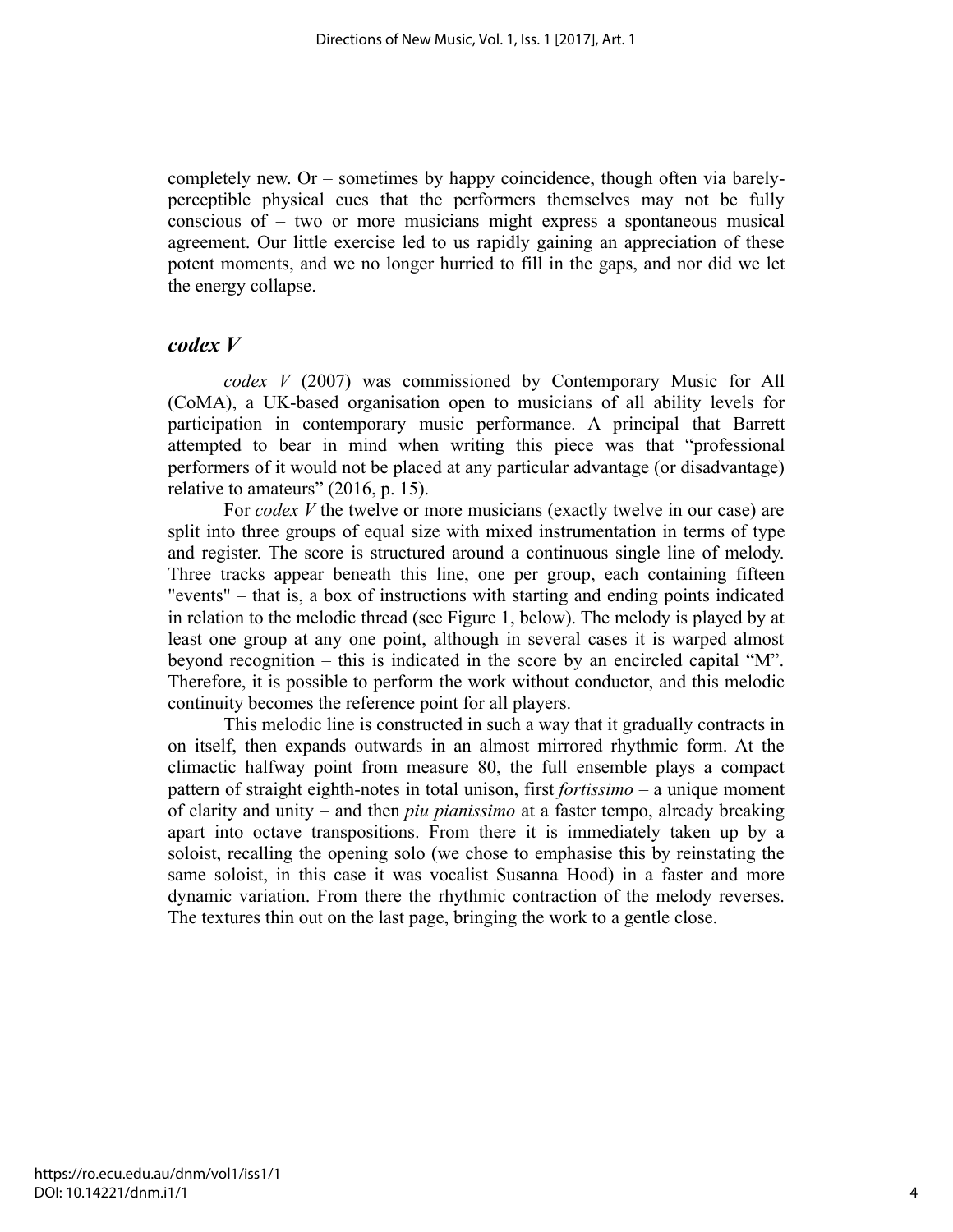

Figure 1: *codex V* (Barrett, 2007), measures 13-18.3

The score appears relatively simple – the fixed melodic and rhythmic material is not especially difficult and the directions given are clear. However, there are several challenges that may not be immediately obvious, particularly for those unaccustomed to reading multiple lines of music at one time (which was most of us, pianist and perhaps percussionist excepted). Each player must stay aware of the progression of the melody, following whichever group is carrying it, as well as being prepared to enact the directions given to their group, which may appear as much as 10 cm below the notated melody. Event directions are given in a combination of text instructions, fragments of pitch notation, and musical indications such as dynamics or Italian terms. There are also some markings unique to Barrett's writing (and occasionally to this score alone), such as the capital "M" melody indication, and an infinity symbol  $(\infty)$  – indicating free improvisation. In addition to this information, the score also requires some preperformance decisions, such as assigning members of each group specific solos, duos or trios. There is a great deal of information to try to read, comprehend, and enact all at once, making the score impractical for sight reading.

Therefore, one of the most important tasks for our core team was to make decisions as to who would be in each group, and to designate the solos, ensuring that everyone got a turn in the spotlight in an "event" that would suit both their instrument (register, articulation and sustain capabilities, and so on) and

<sup>3</sup> Used with permission from United Music Publishing Ltd.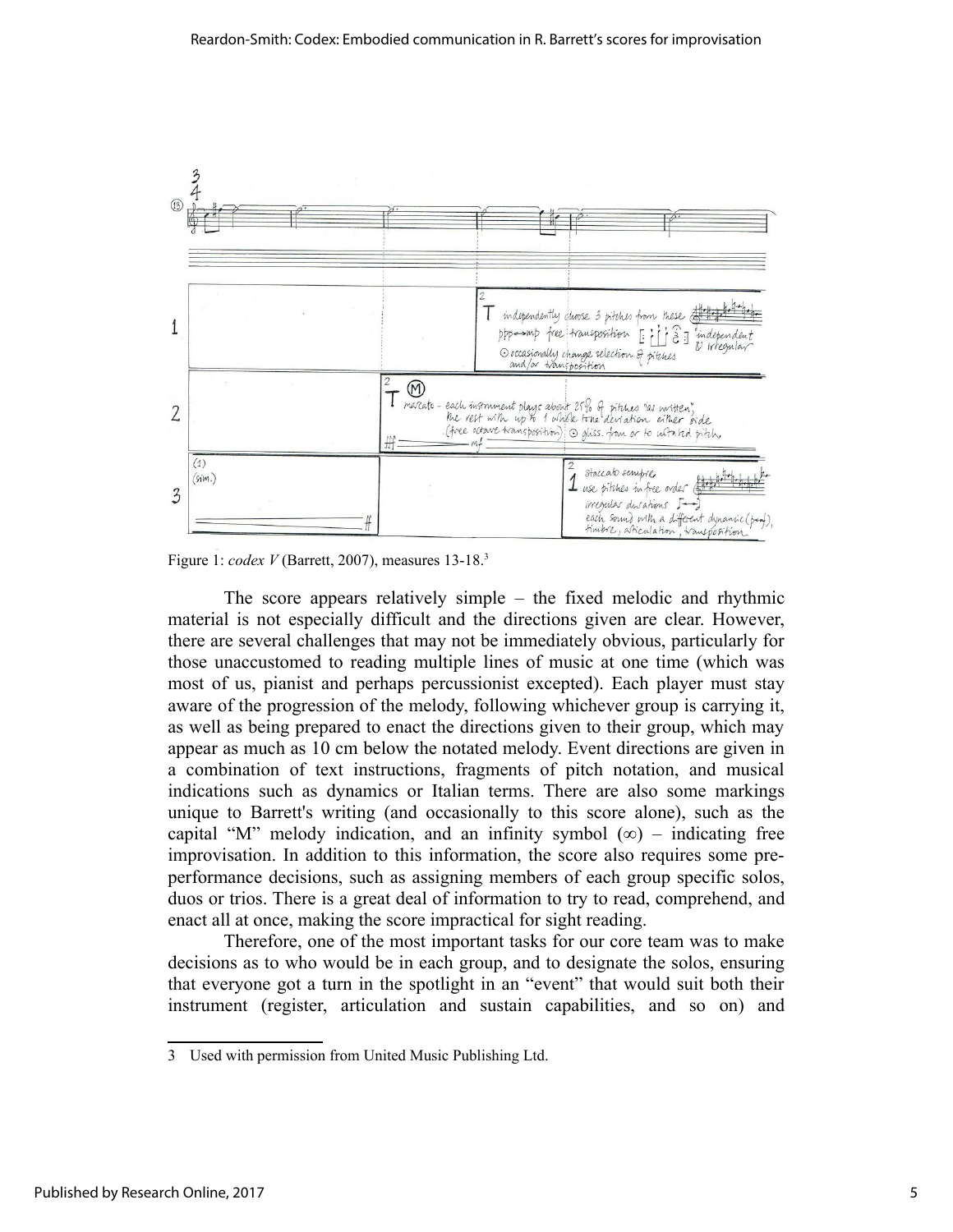individual skills. We did this through a series of negotiations over several sessions, assigning two of the core members to each group and then creating "teams" of assorted instruments and personalities. In this instance the pairing of core members followed the introductions above; Group 1 was led by Susanna and Hanna, Group 2 by Tom and myself, and Group 3 by Sara and Carlo. It was, however, very difficult to properly prepare this work ahead of having the full ensemble present, on account of the assigned changes and necessary melodic continuity. We knew that we were leaving ourselves open to some difficulties as we approached the two days of intensive rehearsal ahead of our performance.

#### *codex XV*

*codex XV* (2015) was written after Barrett realised that one ensemble had successfully involved a conductor in a performance of *codex I*, which triggered his thinking about the possible extended role a conductor might play. Originally written for Desmond Clarke and Chimera Ensemble, it is a transferable score. This is the first of his *codex* scores that explicitly asks for the involvement of a conductor, and the actions required of this individual are quite different from the usual role a conductor might play (such as ensemble cohesion, precision of rhythm and tempo, balance, and so on). Here, the conductor is her- or himself a creative improvising member of the ensemble, managing timings and cues, but also making decisions about what material stays a while or passes by, which performers take solos and for how long, and the frequency of certain events.

There are many things in the score which the conductor does not have control over, but which can then help inform her or his next creative decision – for instance, certain dynamic events, any performer's decision to deviate from the instructions of the score, exact choices of pitches and material, and so on. On the other hand, for the performers, the conductor's presence adds a layer of unpredictability they might not have otherwise encountered in a *codex* score. The choice to break into a solo no longer comes either from instructions on the page or an individual decision, but can be triggered in real time by the person directing them – in this way, response times may be changed, and the ability to personally prepare one's material might be disrupted. In certain cases, this might lead to a more authentically spontaneous music-making experience.

The score for *codex XV* appears challengingly complex, with a great deal of small text instructions and unfamiliar graphic symbols. It takes some time to read through all the text and to gain an understanding of all the rules necessary to stage the work. However, we found that the conductor could help the ensemble a great deal by taking responsibility for this understanding, while at the same time staying open to differing interpretations that other musicians might have.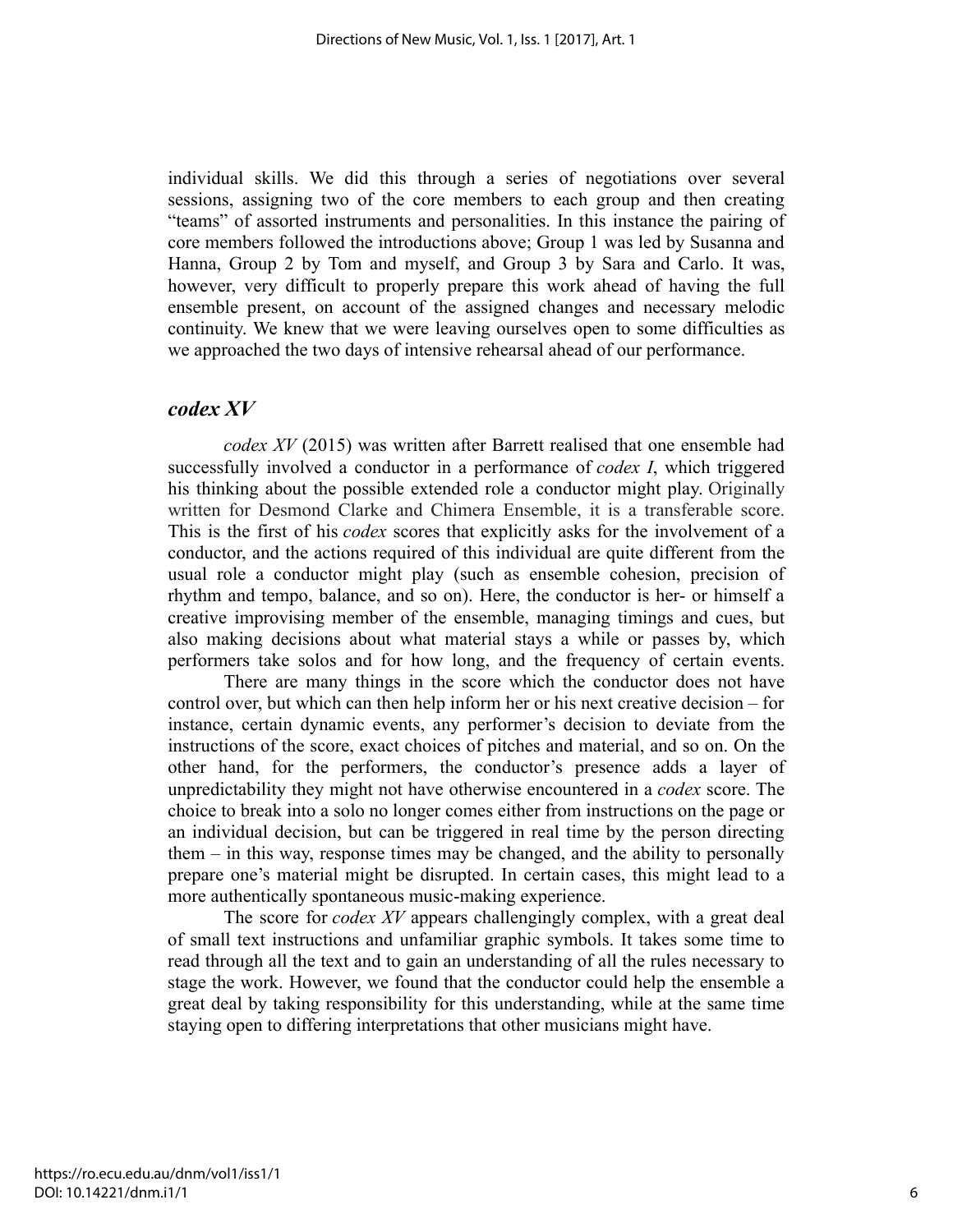As with many *codex* scores, *XV* appears as a kind of lesson in formal construction, which the musicians can freely fill with their own choices of materials. There are four material types/constructions, labelled clearly as A, B, C, and D. The complete 15-minute form is as follows, a rondo that is also a kind of "mirror form": A1—B1—C1—B2—D—B3—C2—B4—A2.

Both A sections consist of two types of material – firstly dense and chaotic improvised sounds (moving through the full range of the instrument, featuring complex sounds such as multiphonics and scratch tones), followed by a kind of stillness. In A1, this stillness was marked by freezing on the whatever sound was currently being produced and then moving slowly or quickly in a kind of glissando to one of two given pitches (different for each group, with each group's two pitches spaced a Major 14th apart). In A2, players made an immediate change to one of six given pitches, creating a sustained cluster. These materials, cued by the conductor using the left and right hand respectively, are cycled through roughly six times each A section, to meet the length suggestions given. Another major difference between the two A sections is the dynamics – A1 begins *tutti fff* with a gradual decrescendo to *mf* over the six iterations, while A2 is *tutti ppp sempre* throughout.

The B sections are the most common in the work, appearing between all other sections. Each has three circles with a number of points prescribing different events, as seen in Figure 4 below. As with Richard's other works, the infinity symbol is used to indicate free improvisation. The pitches, dynamic range, ordering of events around the circles, the time between cues (given by the conductor), and the total duration vary between each of the B sections, but otherwise the instructions remain identical. While the musicians are cued as their whole group  $(1, 2, \text{or } 3)$ , they make individual decisions about where to begin a circle, then continuing clockwise around it on each new cue. This creates a complex web of different materials sounding at any one time, and while there is the possibility of group or ensemble silences these are in no way guaranteed.

While the instructions for the B sections take a bit of time to fully comprehend – as may be seen below in Figure  $2$  – in practice these sections are simple and effective for conductor and performers.

The two C sections once again present a set of pitches for each group, six apiece. Detailed instructions above this give three distinct directions per group, marked (a), (b) and (c). These directions are in fact the same for all three groups, just in a different order. Each group cycles through the directions on the conductor's cue, much like in the B sections. In both instances of C, one of these three directions is a freely improvised solo, requiring a single soloist to be chosen for the entirety of each C section. The other directions utilise the given pitches in various ways to create a delicate carpet of sound underscoring the soloist/s.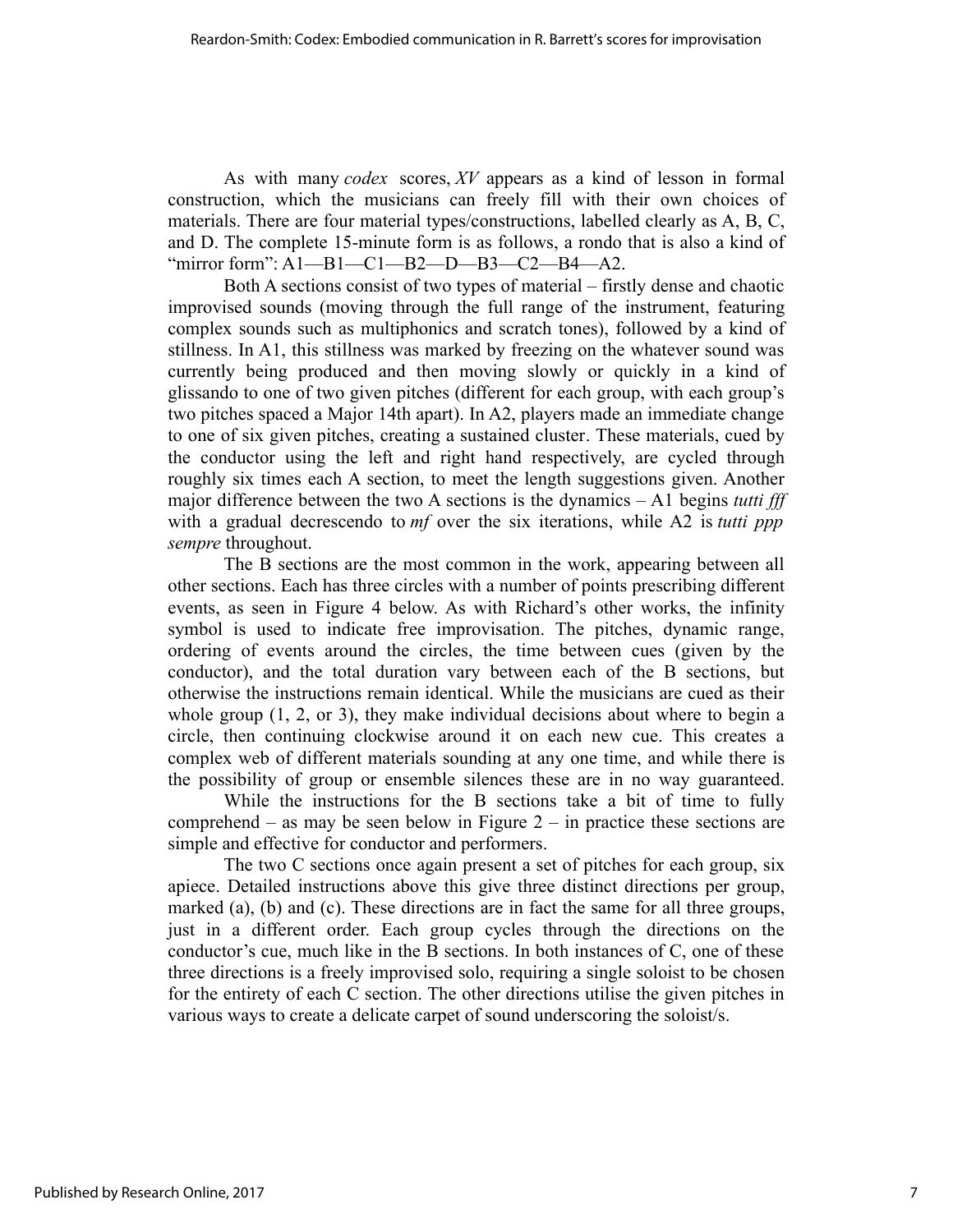Section D is a singularity, and the central point of the piece. It also requires a little more preparation and memorisation for the performers than other sections. Here we are once again presented with a set of pitches for each group, but they are interspersed with "headless notes", that is, stems with no specified pitch or sound type. For these, performers can freely choose pitched or unpitched effect. Performers cycle through this material (the PM – "Principal Material") on loop, varying their speed between 30 and 240 eighth note beats per minute: as stated in the score, "each instrument varies tempo individually, irregularly, constantly, creating [a] multicoloured, multiperspectival texture of points". Variety should also be found in each note or sound's colour, dynamic, and attack.



Figure 2: *codex XV* (Barrett, 2015), section B2.4

In section D the conductor no longer gives cues group by group, but instead uses the left hand to cue subsections numbered 1-7, and the right hand to cue individual players at designated intervals in subsections 2, 4, and 6. The left hand cues give block dynamic changes for each subsection, as well as specifying what happens when a player receives a right-hand cue. In subsection 2, the cued performer accelerates their PM (Principal Material) over a period of 4-8 seconds to "as fast as possible" with a dramatic crescendo. In 4, the performer sustains the

<sup>4</sup> Used with permission from the composer, self-published.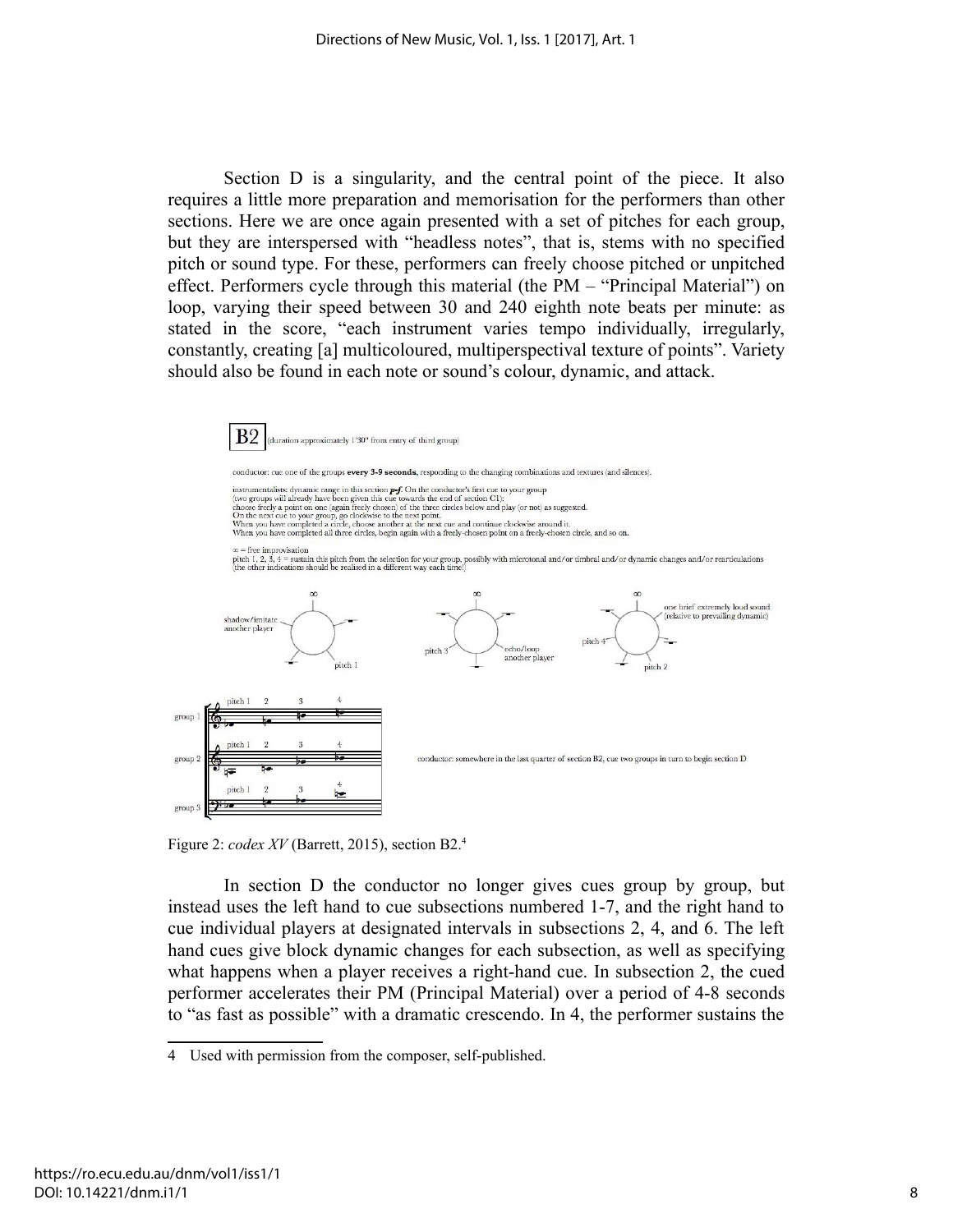next specified pitch in their pattern for 4-8 seconds with a diminuendo starting from *fff*. In 6, the performer may freely improvise, once again for just 4-8 seconds. After the performer enacts their cue, they return to cycling through the PM as before.

While there were less decisions for us to assign in the manner of *V* ahead of time in our workshop session (besides the make-up of the three groups and the solos in the C sections, everything relies on the cues of the conductor during performance), we prepared ourselves for this work by practicing some of the sections in isolation. This was helpful for me especially, as I was to take the role of the conductor. I could test out ideas and see where I would most need to prepare myself.

## **Working towards effective communication**

Something we found in our preparation sessions of *codex XV* is that while the instructions in the score for where the conductor should give cues are very precise, it is unclear how exactly to designate cue changes, such as between sections. Even the indicated left/right hand divide can be quite unclear to most musicians in the ensemble, especially with short rehearsal times and busy material that involves several stimuli at once. Because of this, I devised a number of distinct symbols to help clarify my directions as conductor, and in our rehearsals just before the performance we tested these and together made decisions for any that needed to be altered in some way. For the left and right hand cues of sections A, I marked left hand cues (chaos) with a flat palm, blade of the hand cutting downwards towards the floor, and right hand cues with the palm facing straight down, and the blade of the hand drawing a slow straight line out to the right, as shown below:



Figure 3: Left and right hand signals for section A.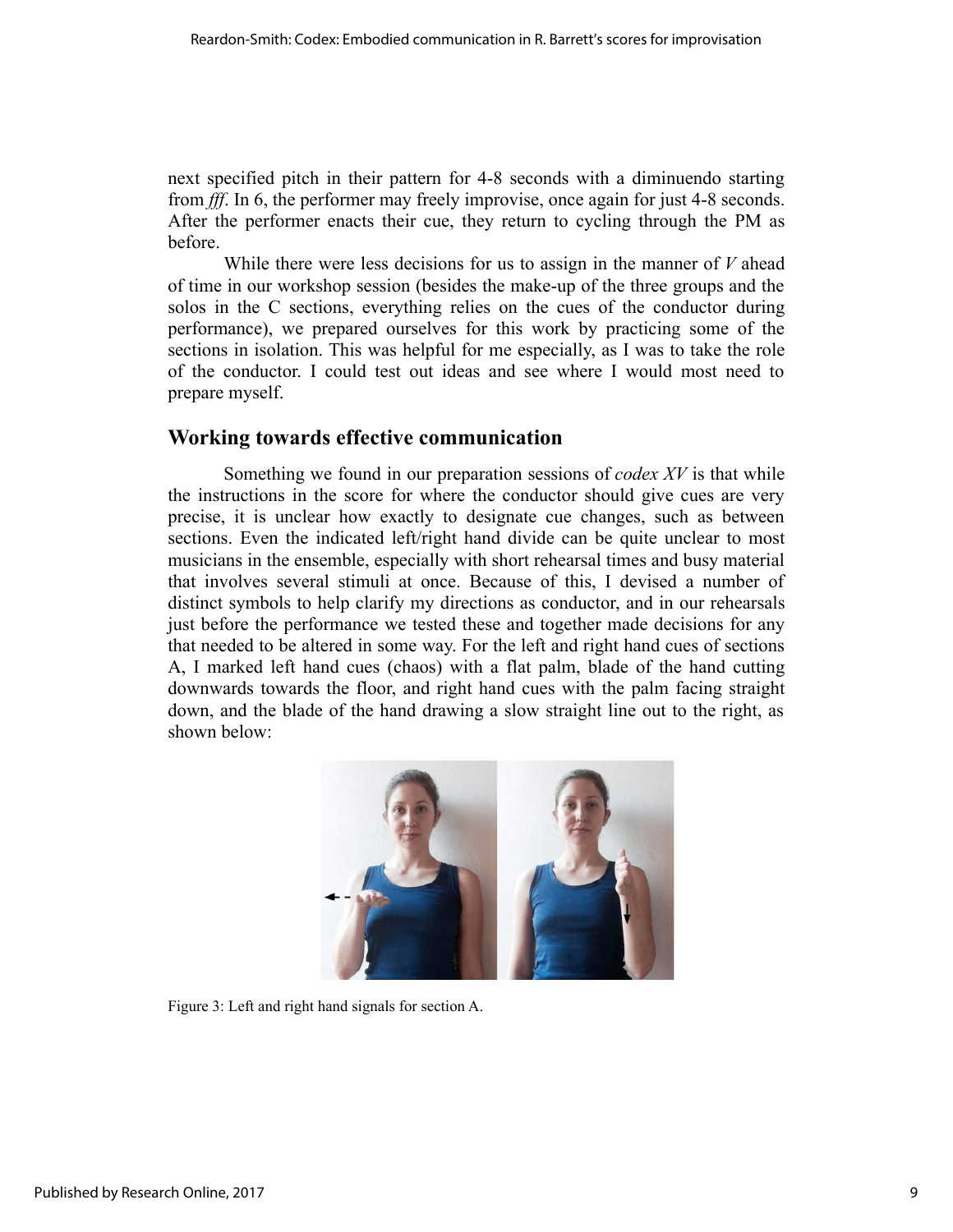To cue individual groups for the changes from section to section, I used a one-handed manual alphabet (sign language). As AUSLAN (Australian sign language, with which I am familiar) uses a two-handed alphabet, I first turned to American Sign Language for one-handed symbols. As we met together as a group, it was very interesting how many of the musicians knew basic sign language from their respective countries! We ended up using a composite sign language, utilising the one-handed symbols that would be most clear, taken from the Italian and Canadian/American manual alphabets, along with our own invented signs. These were as follows:



Figure 4: The signs used for sections A, B, C, and D, respectively.

Using these signs I was able to clearly mark a section change with my left hand while cueing a group with my right, as many of the changes involve groups transitioning individually into the new material according to the conductor's directions.

For section D, I held up left hand number continuously, starting with my index finger for 1, but then with my thumb as I moved from subsection 5 into 6. I would give a large downbeat and then sweep my left hand around the whole ensemble to make the change clear, as the musicians have quite a bit of juggling to do at this point – reading the given pitches, creatively varying a number of elements and inventing different sounds, while remembering what dynamics and cues were possible in the given subsection – and tended to get a bit more stuck in the score than in other sections. My right hand then cued individual players for their solo variations.

Eye contact was particularly important for cueing, to ensure the effectiveness of the transitions. This is especially true of the cues to individual musicians. In my experience, one thing that works particularly well in this piece is the continuation of one or two of the groups while another group suddenly enters, drops out, or changes material. The texture can shift dramatically according to the whims of the conductor, so long as the performers are ready to go along with her/him. This creates quite a different dynamic to other *codex* pieces, in that the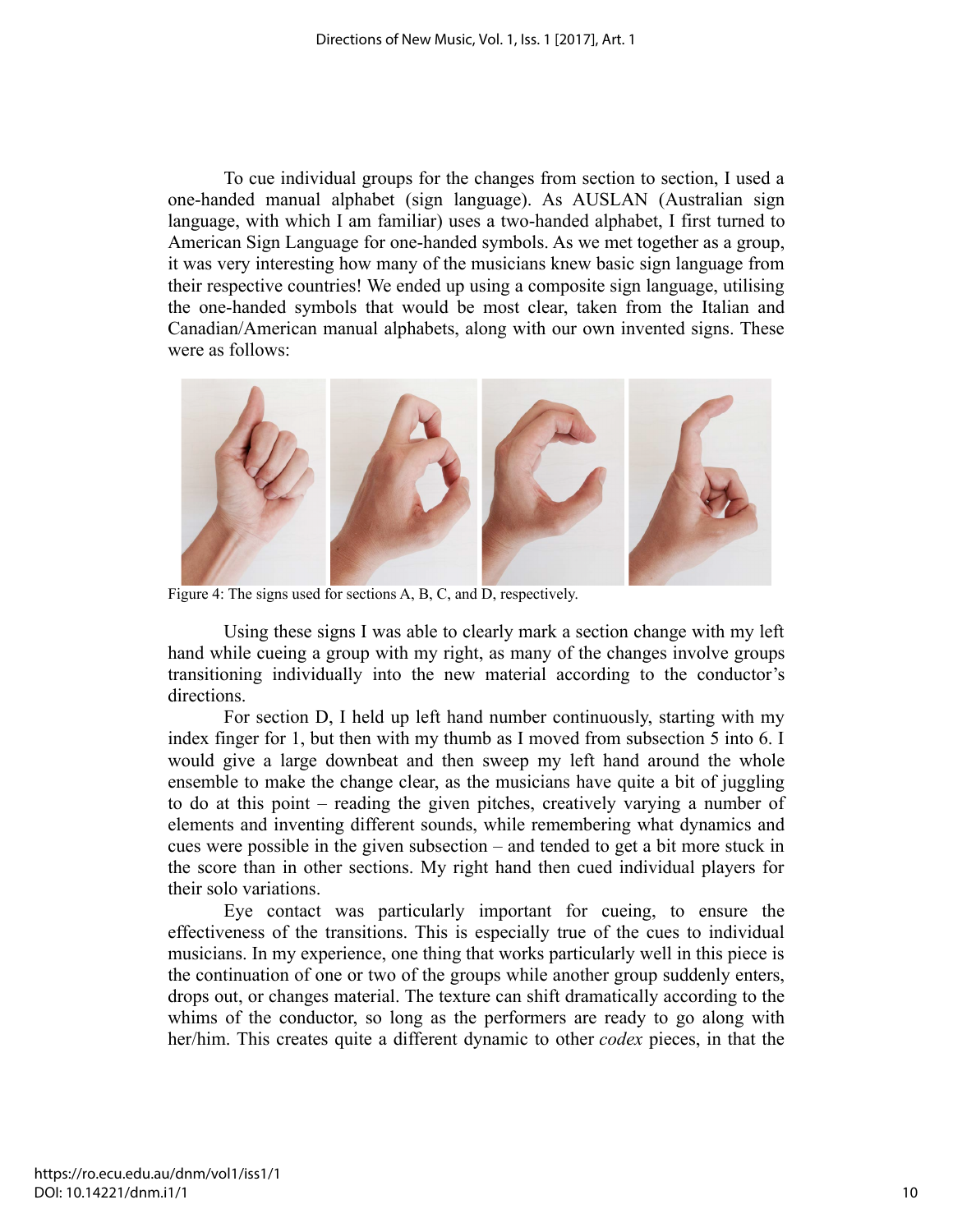spontaneous decisions of an individual conductor leads to coordinated group transitions that would be rare in the situation of more "democratic" group improvisation. There is a sense of both the conductor playing with the performers and vice versa – both are playing with the expectations of the audience.

# **Crunch time**

Our final ensemble featured a diverse mix of instruments, personalities and nationalities, including my G.A.M.E. and ManaMa peers and some other close colleagues. Alongside our core team of the six players introduced above were the following musicians: Rubén Martinez Orio (Spain) on glockenspiel/cow bells and a strung drum of his own design; Primož Sukič (Slovenia) on E-guitar; Kaya Kuwabara (Japan) on viola; Pieter Pellens (Belgium) on alto and baritone saxophones; Heather Roche (Canada/Germany) on contrabass clarinet; and Rowan Hamwood (Australia) on bass flute.

Due to the busy-ness of twelve professional and approaching-professional musicians and the different cities some would travel from, we finally all came together just one day before the concert. Friday 17 June consisted of a full day of rehearsals with coaching by cellist Arne Deforce.

From the preparatory workshop sessions, I had come to the realisation that *codex V* would be significantly more difficult to put together than *codex XV*, despite the much simpler appearance of the score. The running thread of the melody would only work as a kind of "conductor" if everyone knew it well enough to tail smoothly one to another, and to keep a consistent pulse through the ensemble. On top of that we would be dealing with many complex instructions for variations, elaborations, and deviations. Therefore, we began our rehearsal with *codex V*. Over the course of the two days of rehearsals, I was proven correct and realised that this work could have benefited from a more spaced-out rehearsal period to ensure we could be secure as a group, which would have given us more freedom to play with the events and materials.

My plan was to start by running through the melody, unadorned, as an ensemble – observing only the handing over of the musical line as per the assignments made previously, from group to group, from instrument to instrument. It quickly became clear that even those people who had worked on this melody in their preparatory practice struggled somewhat with the irregular rhythmic patterns and jagged melodic shapes, and those who had not heeded my emailed warnings and turned up unprepared held us back even more. My fears were realised, and it was challenging for the group to stay amicable and focussed when what we had all perceived to be a relatively straightforward task turned out to be quite difficult. I could feel tension sitting high up in my chest, which worked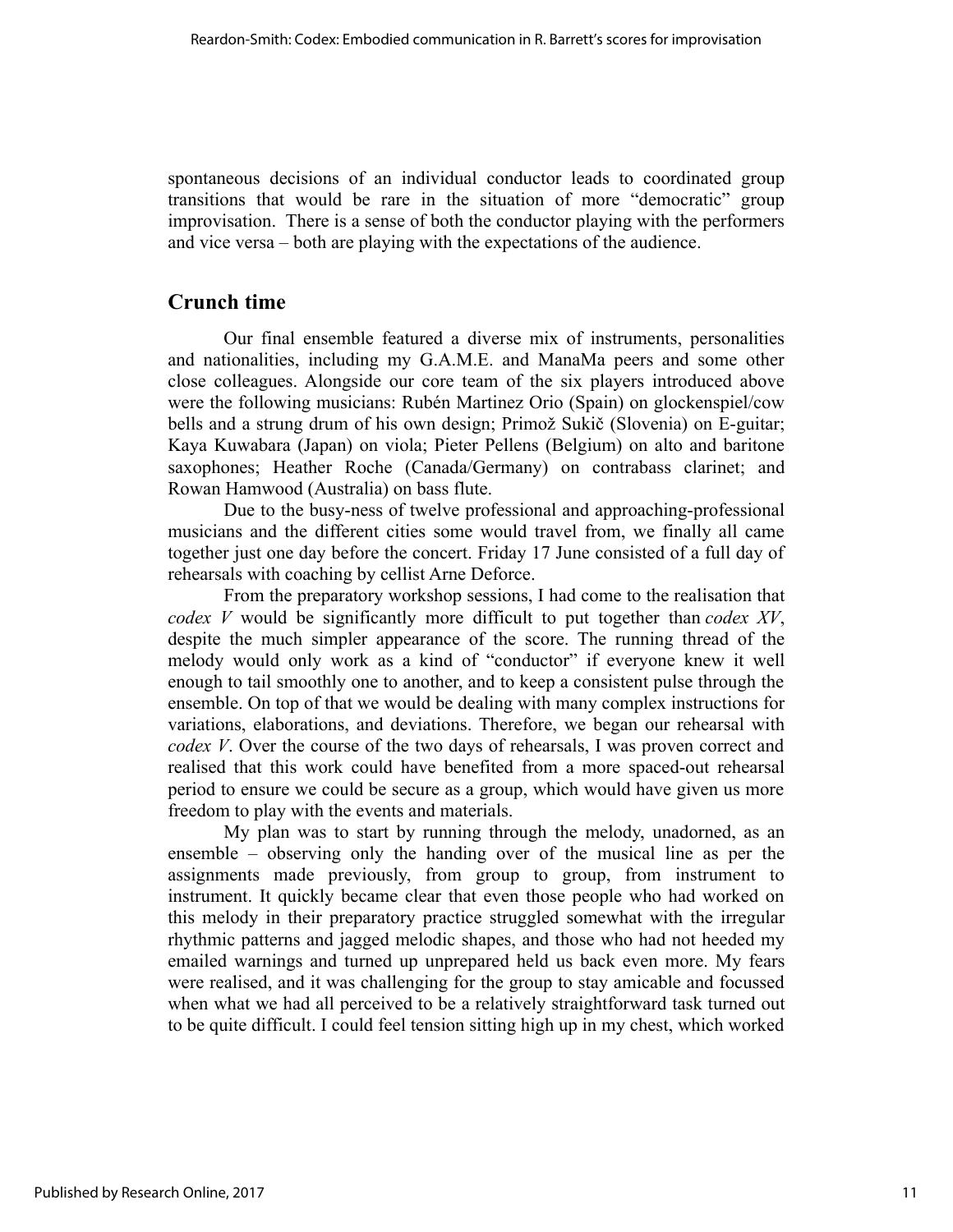against a feeling of groundedness and security and made both sensing and indicating a steady pulse much trickier.

We slowly began to construct the piece over the following hours of rehearsal, working in smaller chunks, feeling each other's pulse, and assigning cue signals before beginning to add the various elaborations. Arne assisted us by lending an external set of ears, making suggestions as to who might most easily cue certain moments, and conducting for a time where necessary. When things got a little tense we took a lunch break and returned to give it one more go.

One thing that I personally found particularly challenging, and that I noticed my colleagues struggling with as well, was continuing to follow the notated melody while freely improvising. In music where things could change quite significantly each play-through, aural cues were difficult to secure. Meanwhile, free improvisation – already difficult enough when restricted to such short bursts of exactly designated time – requires a full immersion in the sonic landscape around you and a certain distance from the score. By following the melodic progression closely, it was much harder than usual to unleash a creative, inventive mind; if you gave yourself the space to be free it was very easy to lose your place on the page. With more time, I expect that establishing a system of organised cueing could allow the improvising players to extract themselves more fully from the score. In our case, each of the musicians solved these problems for themselves – either organising a cue with fellow players, finding an aural marker, or ensuring they were fairly certain about the length of time they would play.

This struggle called to mind the conversation I had had with Deforce about the difficulties of improvisation, and how a performer could turn a perceived failure into a moment of opportunity.

A thing which is also nice … with Richard's music, the aesthetics of his music, is that the battle or the fight against the material can go in two directions, in the sense that you become a conqueror and you win the game but also that you go into total failure, but a failure that is so authentic and interesting that it becomes also a winning situation. But that needs a little bit of experience, to go into the region where you know you will fail, you know, it's for sure, you know you will fall down. And the whole question is practicing to learn to fall as best you can, to make the best possible fall. (Deforce, 2016)

I had asked Deforce how and why he would advise practising this kind of failing. His response went deeply into how the body of the musician needs to be able to operate differently when improvising than when performing meticulously prepared, notated music:

The reason why I have to practise that, for example fast fingers, is to discipline somewhere my fingers again to be able to fall freely, rather than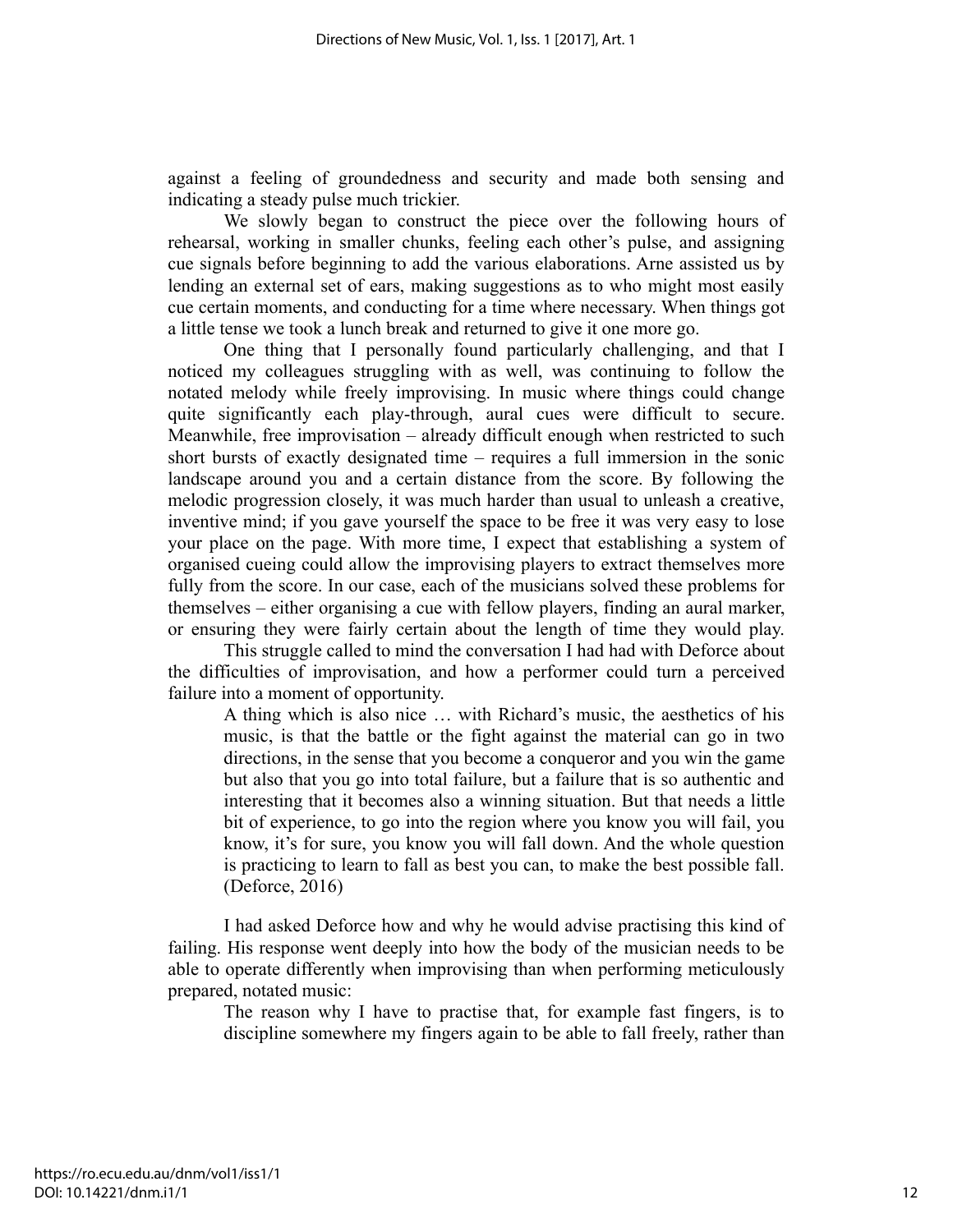in a cramp. Because if I fall because there is a cramp between the fingers and bow or something, then I'm not happy because I think "oh shit, this was not it". And when you fall and there's a sense of liberation, freedom, something interesting. … You go with the movement, you just let go, so the reason why you have to practice is you have to be able to let go within that energy. Sometimes it gets you further and then sometimes something new happens, you say "my god, did I really play that, how is that possible?" And the only way it was possible is through the prism of this notation, or the prism of this rule. This rule or sometimes this complex notation Richard has, on the edge of the possibility of playing, acts as a kind of vehicle by which we can go through a prism and there is again this discipline of learning how to fail as best, to fall as best. Then it's no longer a fall, it's a creation. (ibid.)

Back in our rehearsal, things were starting to settle. As familiarity was built up, bodies relaxed and it became easier to hold onto a unified pulse. Personally, I felt quite far from Arne's "falling" with freedom, but I noticed that some other members of the group – those more practised in improvisation in particular – were more comfortable, and able to more confidently assume a leading role.

We finally moved on to *codex XV* with just an hour and a half to spare from a full-day's work. Thankfully, I was also correct in thinking that this *codex* would prove somewhat less problematic. As noted above, I had chosen to take on the role of conductor, and in this instance my own preparatory work helped alleviate some of the responsibility of each individual player. We went through each of the formal section types (A1 and 2, B1 to 4, C1 and 2, and finally D) ensuring that everyone fully understood the instructions and could engage with the musical game. One particularly important factor that we emphasised was the variations between number sections of the same type. While we did not have so much time to work into the details, it quickly became apparent that it was necessary for all the performers to sit mostly on the low side of the dynamic ranges given in order to allow those quieter dynamics to actually be part of the resulting textures. Before we called it a day, we looked at the transitions between sections, clarifying my cues and signs and making sure everyone knew how the piece would run.

I went home Friday night concerned but hopeful that we would "pull it out of the hat" the next day. The fact that *XV* had gone so well and that we had established clear signals I could use to cue the groups helped bolster my confidence significantly.

Saturday afternoon, when we came together once again, we began by just playing through *V*. I had suggested that we start with the first two pages, but we in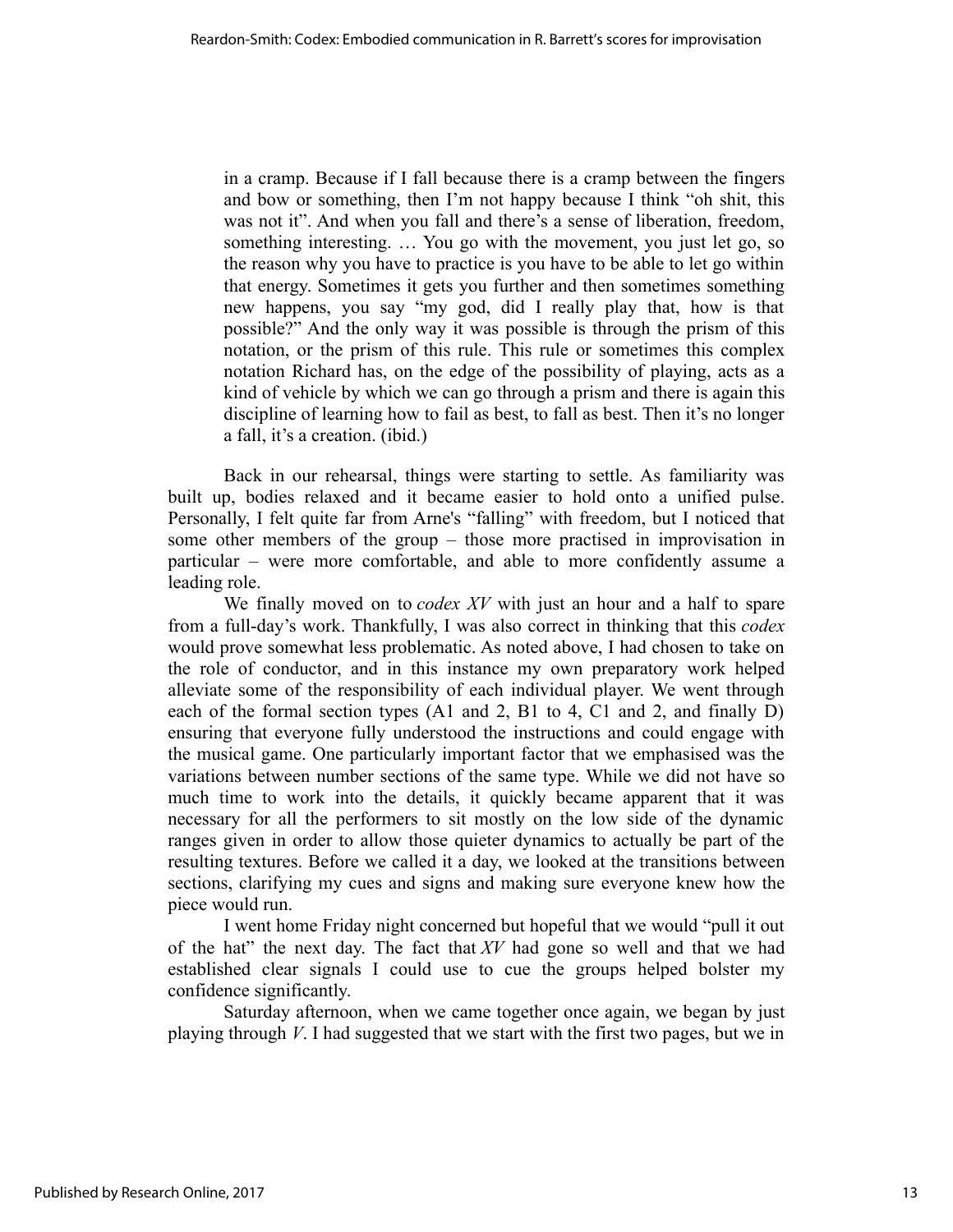fact continued beyond that as it seemed to be going well, and ended up getting right through to the end! Suddenly it seemed to work, as if by magic, but probably through a combination of a little bit of home practise and the notes settling in everyone's minds overnight. Everyone seemed slightly shocked by the radical change from the previous day's rehearsal, and we made a quick re-assessment of our progress and what needed to be done as we approached concert hour.

One of the more useful preparations for *V* was just playing through it a few more times to get used to the pacing and the transitions between groups and individuals. It had taken us a bit more time than I had expected, but we had passed from the first stage of *codex* preparation that Barrett had outlined to me (concentrating on individual parts) and into the second (focussing on the connections and getting a sense for the piece as a whole). We were able to play through the work without it crumbling, and could play with some musical interactions between players. This was also evident in our physical communications: everyone was better able to cue and watch one another, and was moving more freely with the music. Arne arrived slightly later and was also pleasantly surprised by our progress, suggesting only that we might consider some issues of balance more carefully. By the time of the performance I believe we had achieved something approaching Barrett's third stage (making structural connections across the whole work), however this piece would have been really interesting to work on over a longer period to ensure all ensemble members were able to participate in such creative real-time composing.

With XV, the important things were clearly to solidify the transitions between sections and begin running it so players could get a sense for the work as a whole, rather than as a succession of parts. The group-by-group transitions between sections (cues being given to one group at a time to change to the next section, while the other groups remain on their previous material) meant that it was not difficult to create a natural sense of continuity. With Arne's help, we focussed on the importance of the changes in dynamics in creating a sense of evolving form. It was necessary to once again reiterate the importance of playing on the softer side most of the time. *codex XV* ends with a one bar "coda" of a fully notated, layered scalic pattern in a rhythmic ratio of 7:6:5 between the three groups (see Figure 5). This is extremely effective when played so soft as to be almost on the border of audibility, which means that for certain instruments (such as the contrabass clarinet and baritone saxophone) many notes in this passage might not sound.

As the rehearsal period reached its close I was confident that we would give the two works a solid performance, and especially *XV* (which may have been because I felt more in control of the shapes, materials, and continuity).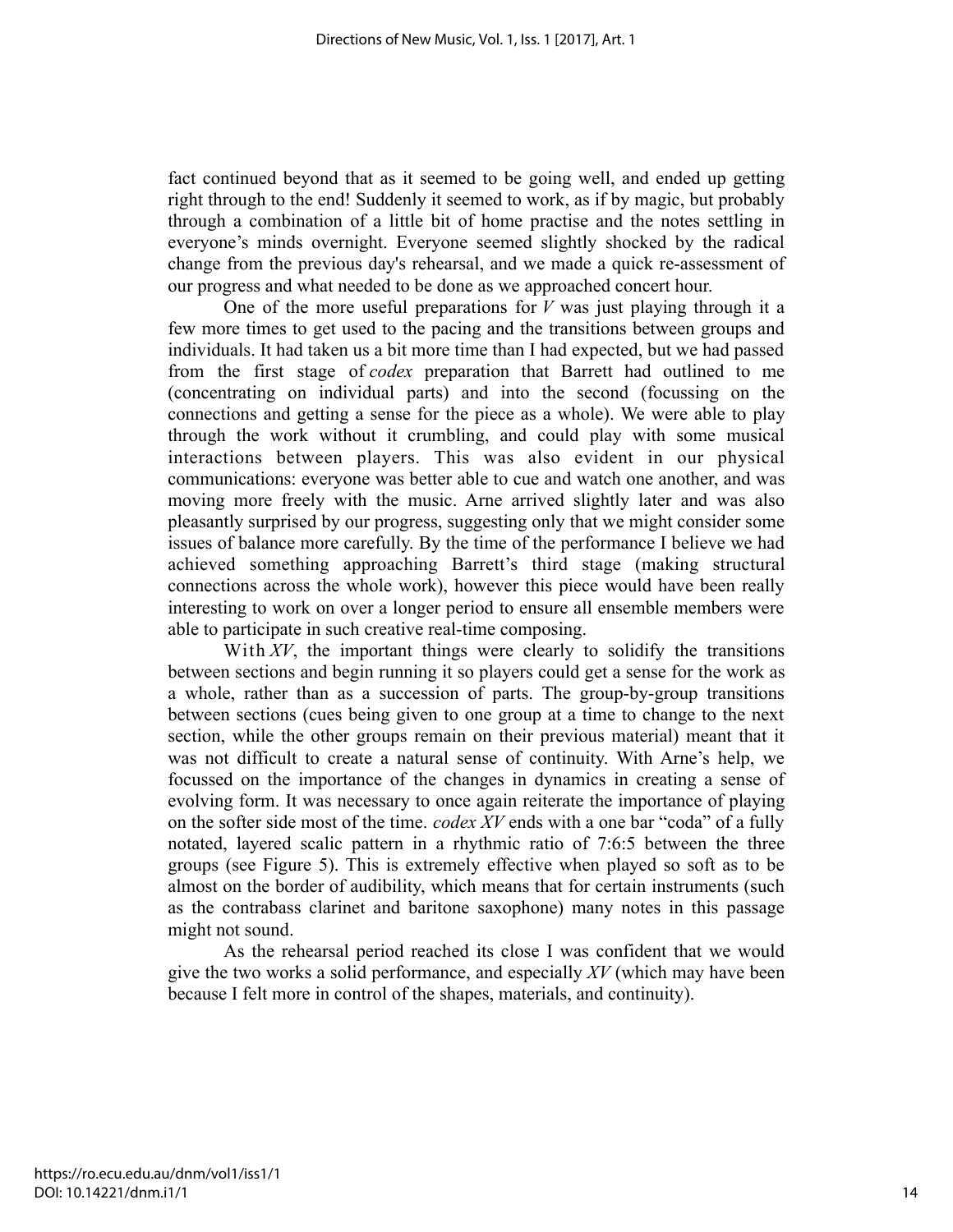

Figure 5: *codex XV* (Barrett, 2015), final measure.<sup>5</sup>

## **Concert: The body in performance**

Our performance was a program lasting just over one hour, opening with the works by Rebecca Saunders (*Molly's Song 3 – Shades of Crimson*) and Sarah Nemtsov (*Briefe.Puppen*), before the two *codex* pieces, interspersed by Hanna Kölbel's *Minigolf*. The venue in which we were performing (The Projection Room in Ixelles) allowed us to stage parts of the concert in different rooms of the venue, creating a parcours that moved the audience with us through diverse ambient spaces as well as through different musical textures and experiences.

It is difficult to gauge the success of a performance like this when you are a part of it, except in very intuitive terms. One way I personally experience this intuition was through the feelings that arose in my body during the concert, in particular the degree of groundedness (or tension and lack of control), comfort (or discomfort), energy (or fatigue), excitement (or dullness), and connectedness (or disconnect) between my own body and mind, and between myself and the bodies and choices of others. These are feelings that also arise for me when performing fully notated compositions, but in those instances I can judge them against the feelings I have experienced during preparation and especially during practice performances, where I try to "pre-create" the pressures of being on stage. In improvised or semi-improvised performances like this, it is impossible to anticipate how things will feel or play out, and so the bodily sensations and emotions are heightened and experienced from a place of curiosity and awareness. On the one hand improvisational elements place new stresses on the performer (the unknown is often stressful), but on the other hand they can alleviate some of the main pressures of performing from the composer's score, giving room for chance and uncertainty and performer creativity.

<sup>5</sup> Used with permission from the composer, self-published.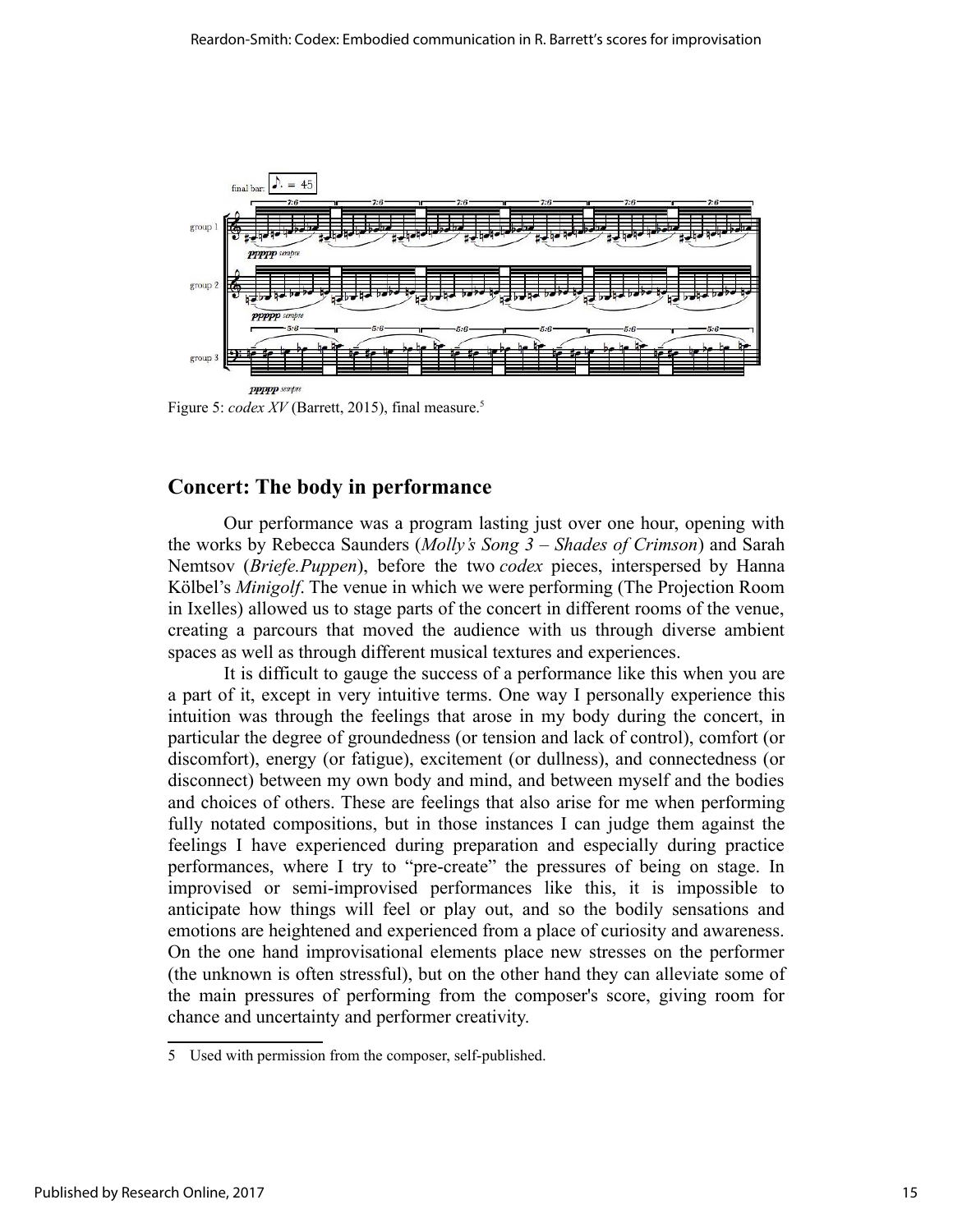

Figure 6: Heather Roche on contrabass clarinet performing *codex XV* with G.A.M.E. at SMOG, June 18, 2016. Photograph by Sophie Saporosi.

During the concert, I observed these different experiences of my body during performance as opposed to rehearsal. Many of the little stresses – mistakes, anticipation, attempts to wrangle control, communications (or lack thereof) – were amplified, finding their way into the fingers, the shoulders, the airways, as well as seemingly inconsequential body parts such as the hips or the toes. Instances of tension appeared as members of the ensemble struggled to balance attention to the score and their fellow musicians with individualised freedom and creativity: an improvised entrance without respect to the prevailing ensemble dynamic, someone missing my cue in *XV* because they were buried in their score, and some hairy, on-edge tempi. It is a practised body and mind that meets this stress with relaxation; with Arne's ideas of "falling". I noted a few instances of practised action (even in our short burst of intensive rehearsal) taking over where stress and tension had come into play: a missed cue in *codex V* was quickly recovered through an instantaneous ensemble decision, and my own initially frantic-feeling free improvisation quickly settled into a thematic movement rather than a sounding result, producing something quite new to me. Overall, moments of panic or inattention were rare and as a group we recovered well each time.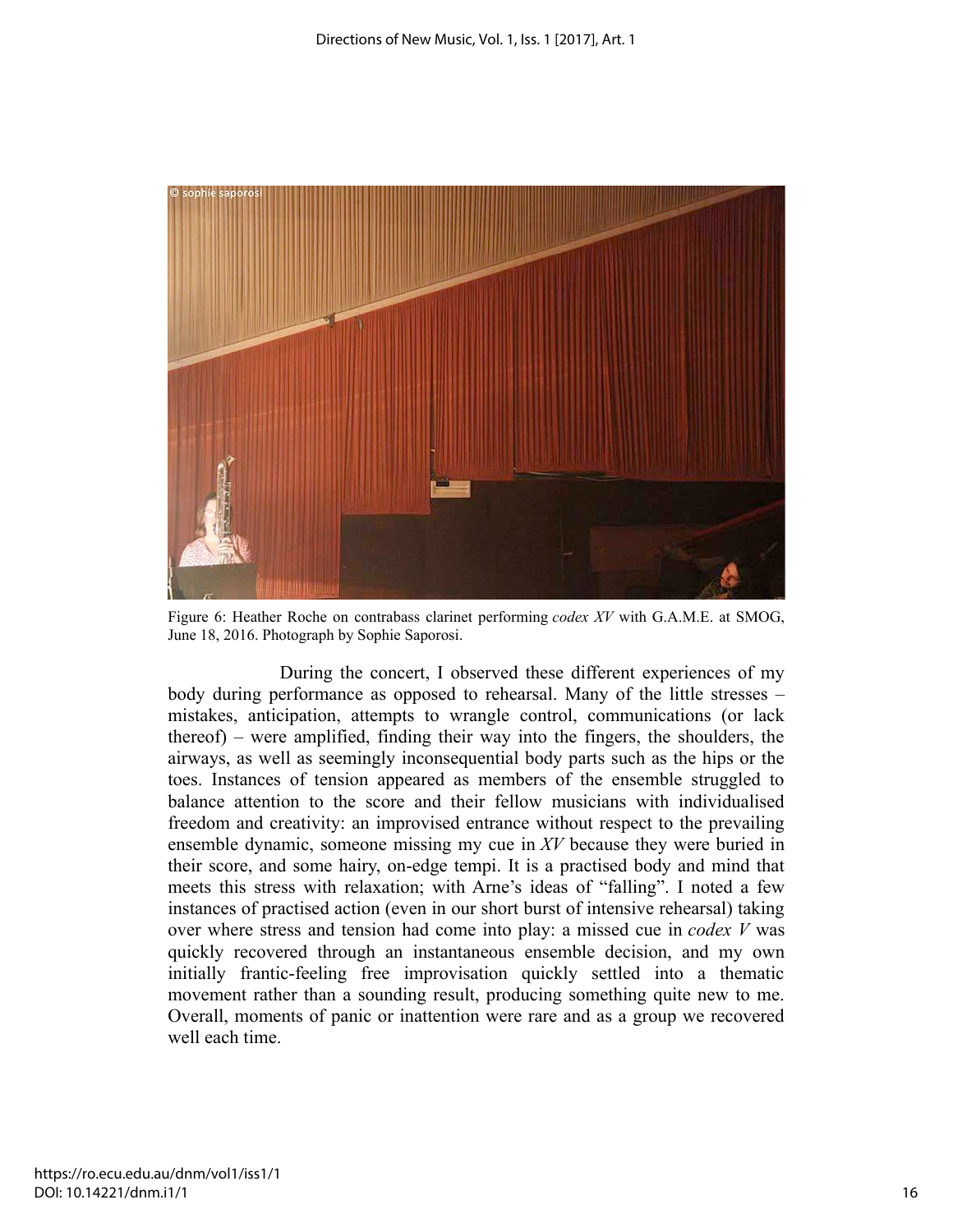A more objective way to judge such a performance is to listen back to a recording.<sup>6</sup> In doing that I was satisfied that our *codex* preparations were demonstrably solid, and that we gave a convincing and engaging performance of both works. While there was no official written review, we later received positive feedback from our mentors in the ManaMa program and from peers in the Brussels music community on the blend of the diverse sounds and the shifting colours. I also sent the recordings to Barrett, and he responded that "both [*codex V* and *XV*] sound very committed and convincing, and they make a good combination I think. ... I haven't yet had a chance to listen with the scores but of course in pieces like this the traditional notion of "accuracy" has a more limited application than in fully notated music" (2016, personal correspondence).

## **Some conclusions**

The observations made in this paper go some way towards an answer to the questions I posed early on regarding the differences of bodily experience during improvisation compared to performance of fully notated compositions, the body as a tool for musical communication (especially in the case of decisions made in the moment), and the development of such communications over the course of preparation. I have found that the freedoms and possibilities of improvisation open up an awareness of my body – both its comforts and tensions – that is rarely present in performance of meticulously notated works. The use of the body as a communicative tool is on the one hand weighted with more importance while playing *codex*, but can also be something of a hindrance to a sense of uninhibited and intuitive response (hence many improvisers may be observed playing with their eyes closed). As familiarity with the score was achieved, performers were at once able to engage in more clear, confident, and frequent physical communications and achieve a greater freedom in improvisational moments. These questions will provide me with ongoing points for exploration, with Barrett's *codex* scores being only one vehicle for such inquiry, and here I have presented a very personal account of my bodily experiences. My hope is that this paper might encourage other performers and composers to explore aspects of improvisation in their own practice, and to experience the wealth of possibilities it may open up for them.

<sup>6</sup> Recordings from this performance are available to stream online: https://soundcloud.com/hanneflute/richard-barrett-codex-v; https://soundcloud.com/hanneflute/richard-barrett-codex-xv-1